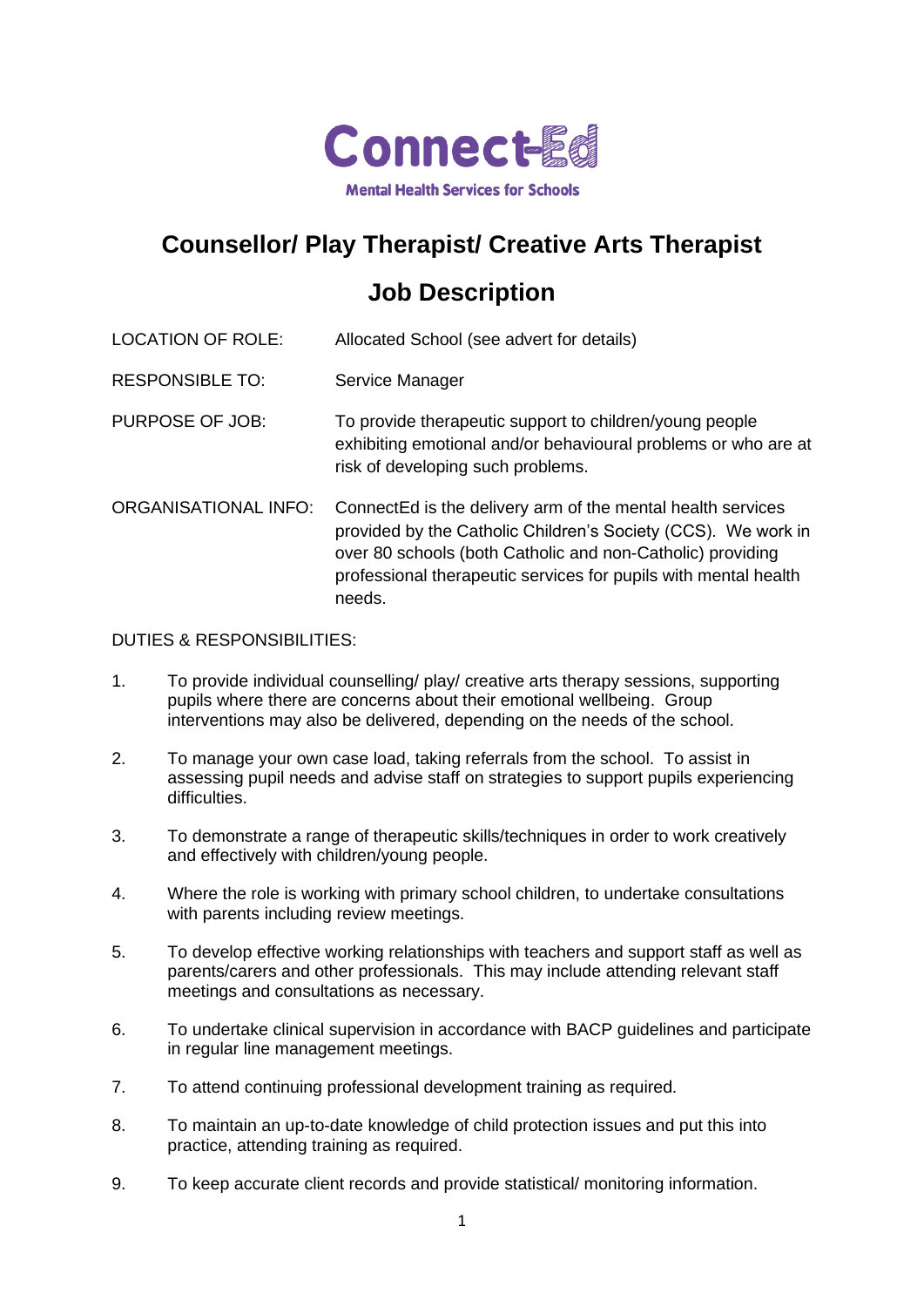- 10. Write reports as required, including an annual report on the work done in the school.
- 11. To liaise with and support referrals to other relevant bodies, such as local authority, health visitors, social care, CAMHS, and other agencies when appropriate.
- 12. To attend case conferences / planning/strategy/pastoral support meetings when appropriate and provide written reports as required.
- 13. To maintain an up-to-date knowledge of safeguarding legislation and guidance and put this into practice.
- 14. Maintain confidentiality whilst promoting the safety and welfare of the child, working within professional ethical frameworks and CCS's policy.
- 15. To maintain registration and membership of BACP, BAPT, BADth or equivalent and to work within the ethical guidelines of the relevant professional body.
- 16. To respect the Catholic ethos that underpins the work of CCS (please note there is no religious aspect to this therapeutic service and no requirement that the postholder is Catholic).
- 17. Such other analogous duties as may be required from time to time.